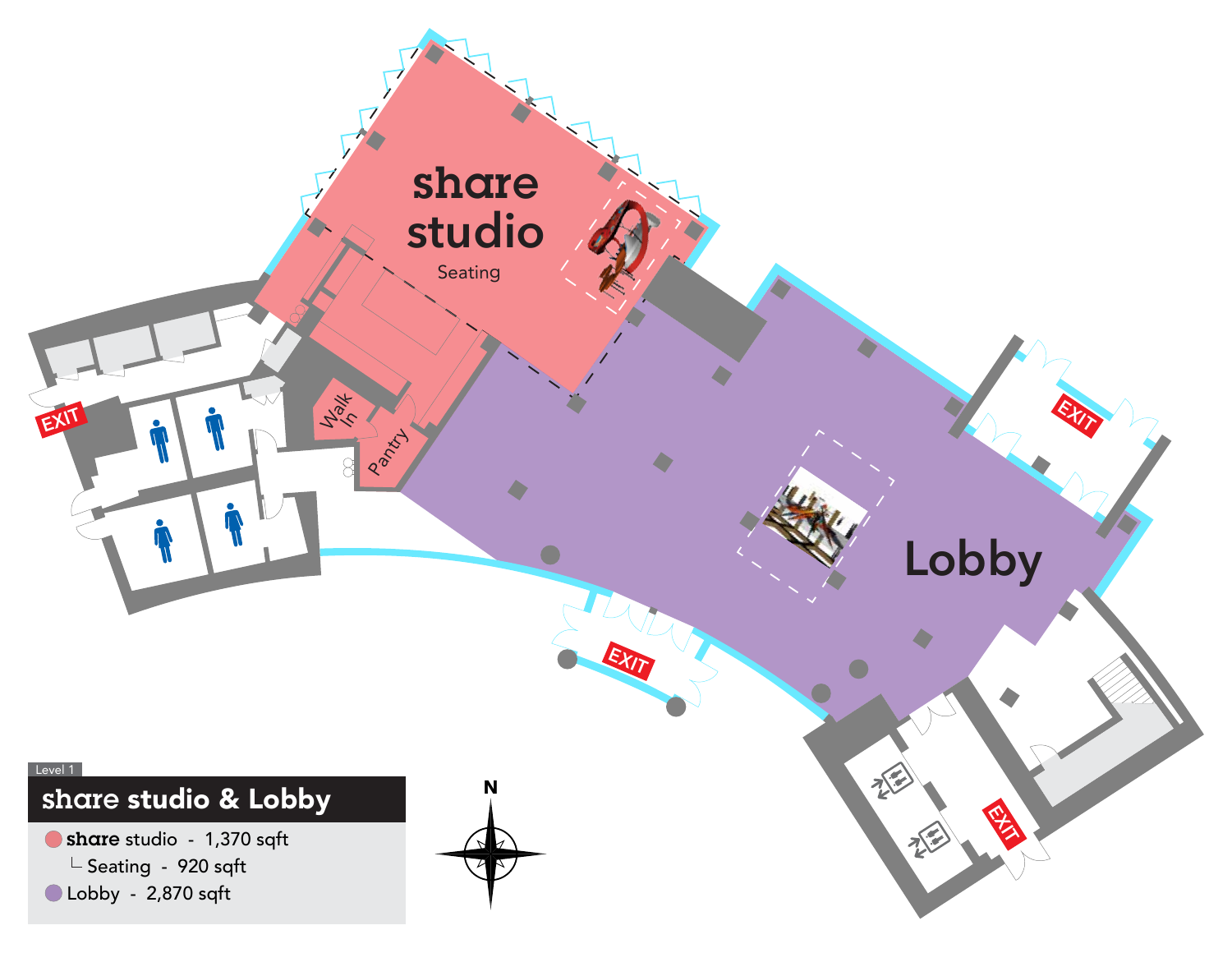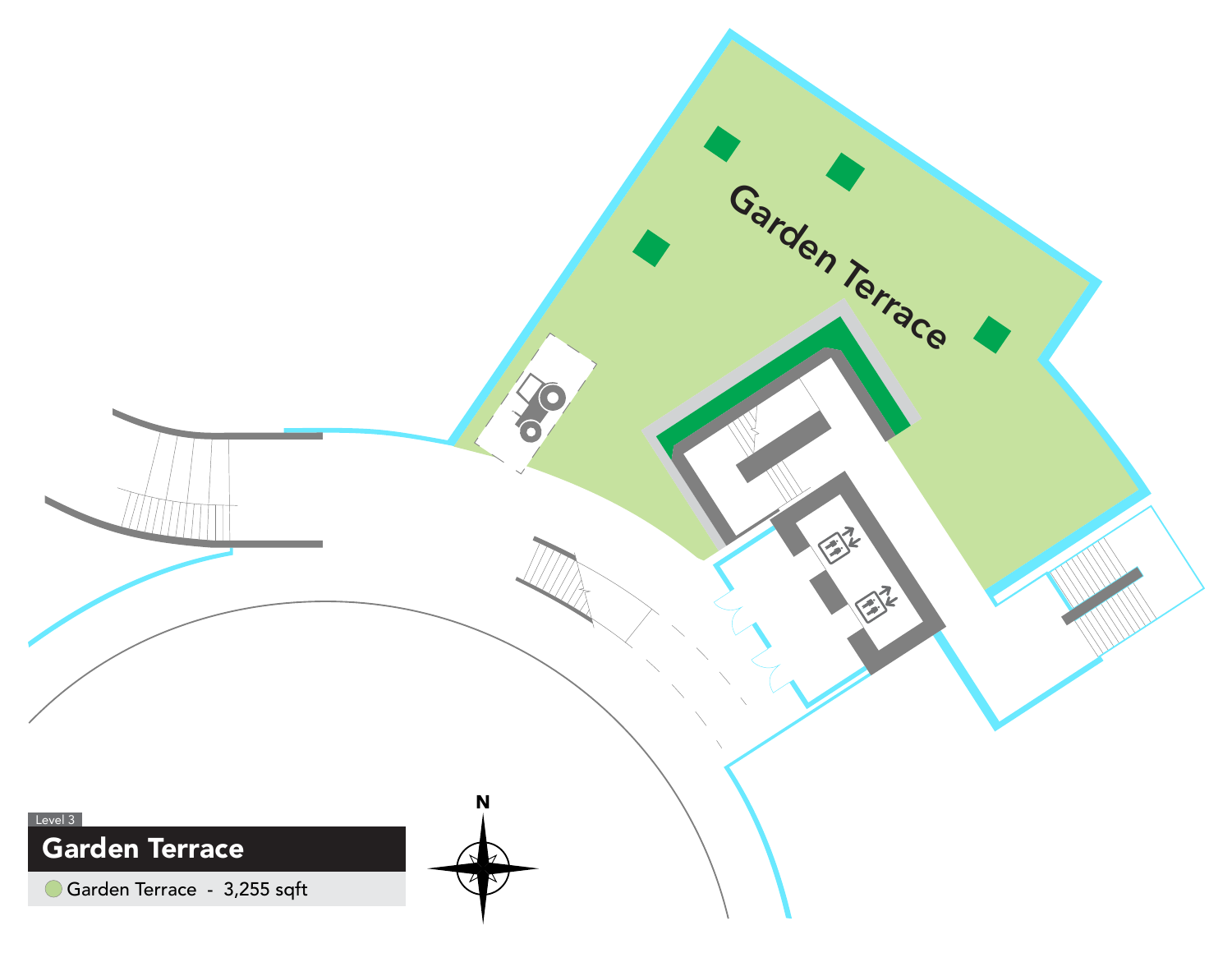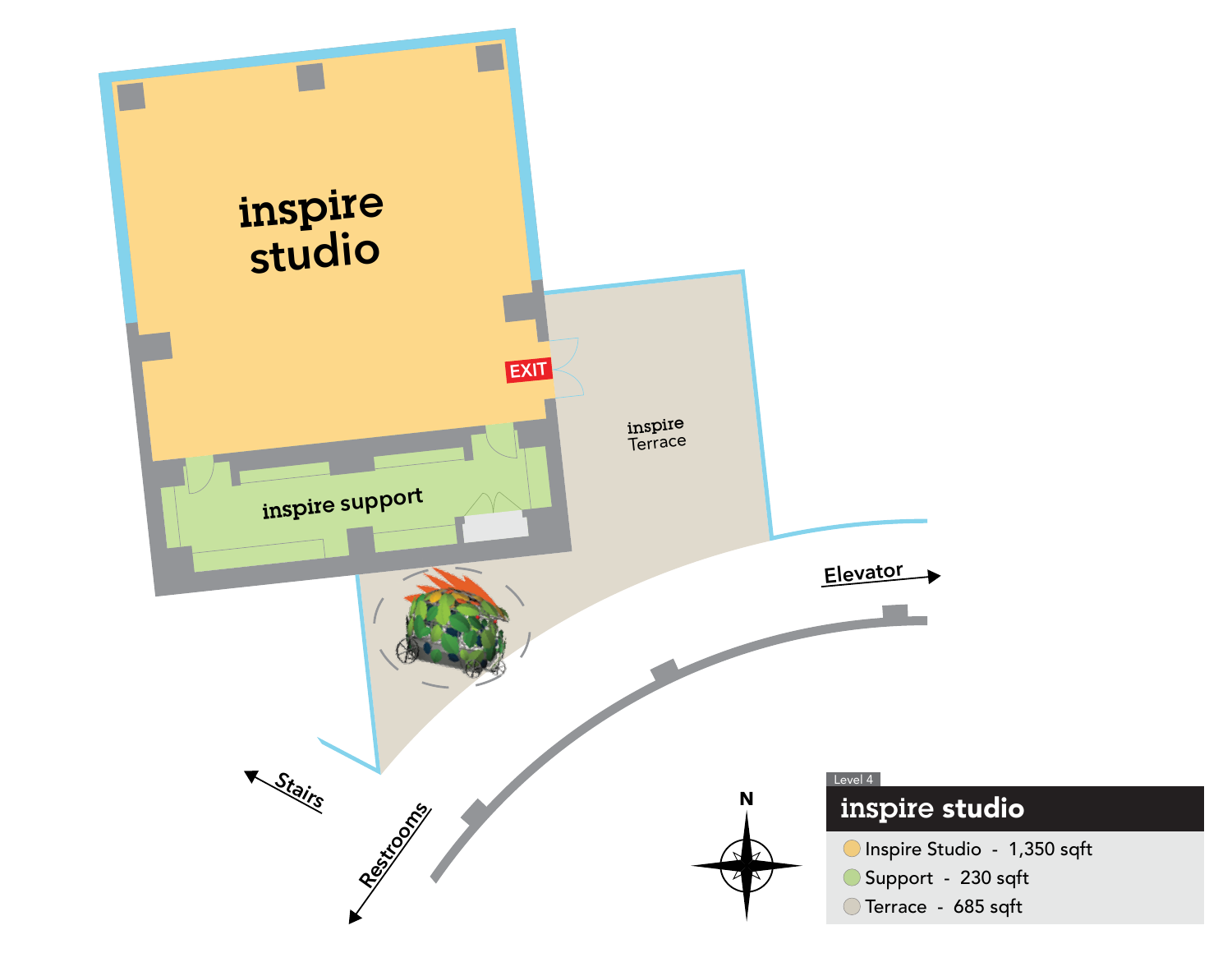

Play Studio Level 4

Play Studio - 920 sqft

 $L$  Editing - 290 sqft

 $\overline{\phantom{a}}$  Filming - 550 sqft

Audio - 90 sqft

Control - 120 sqft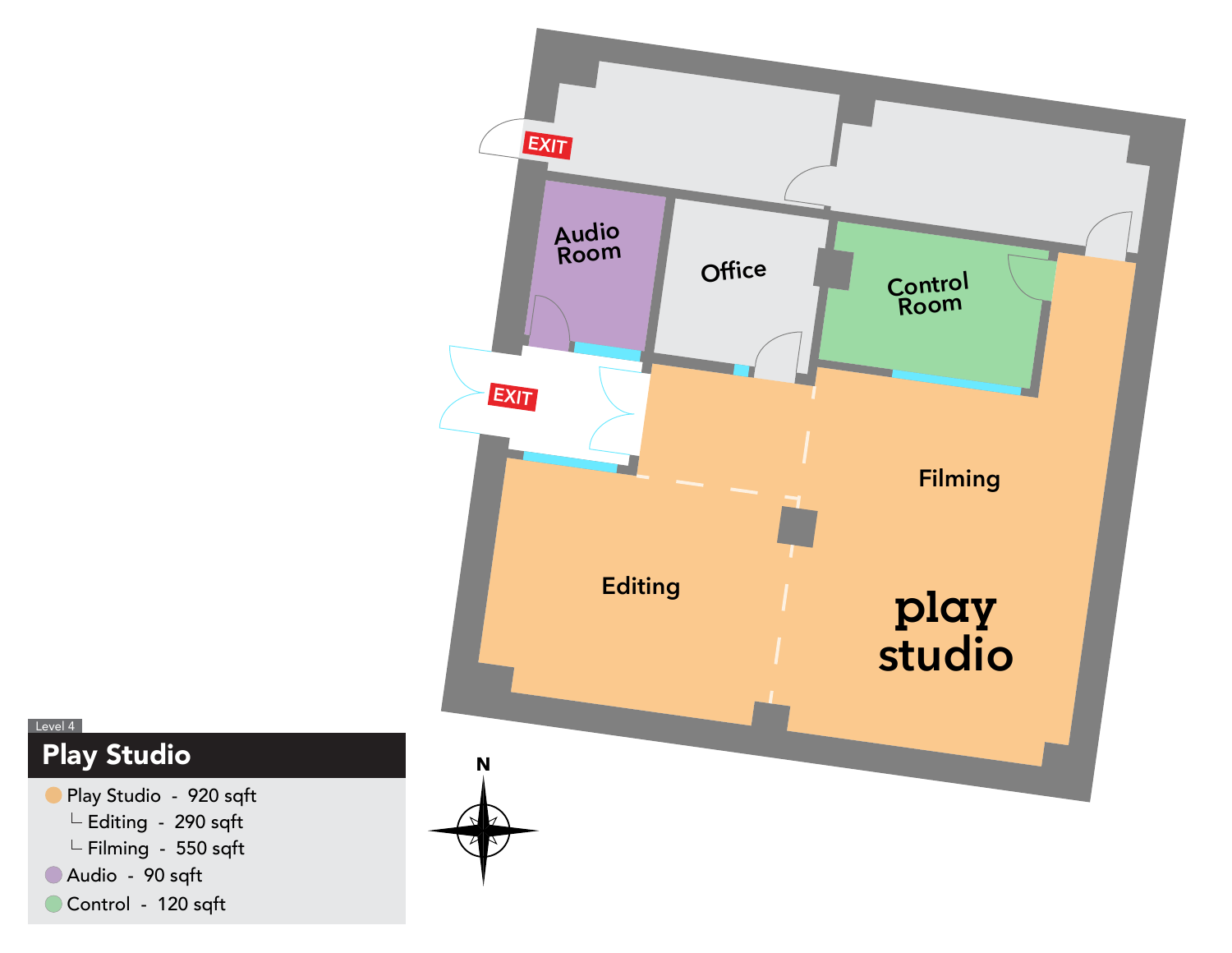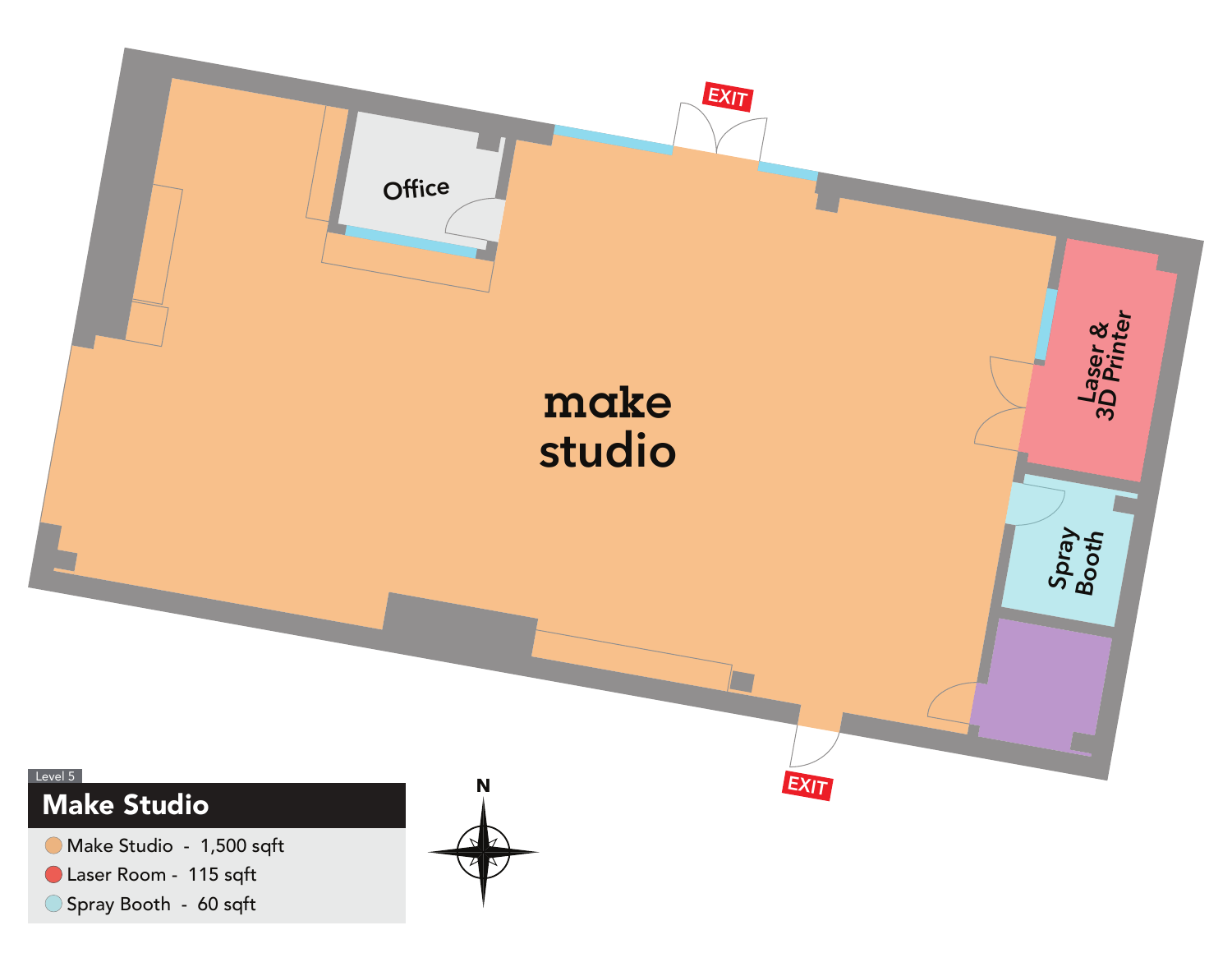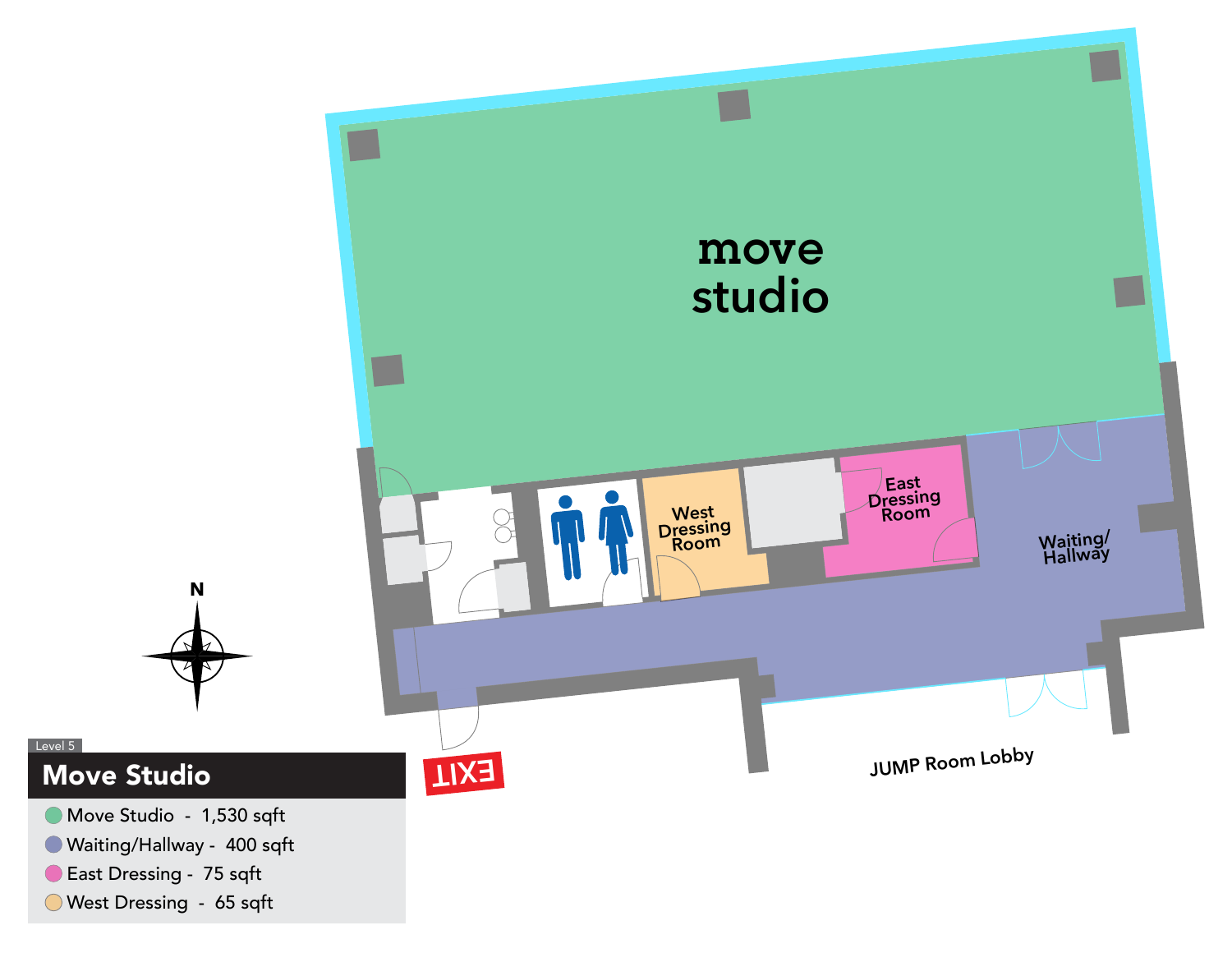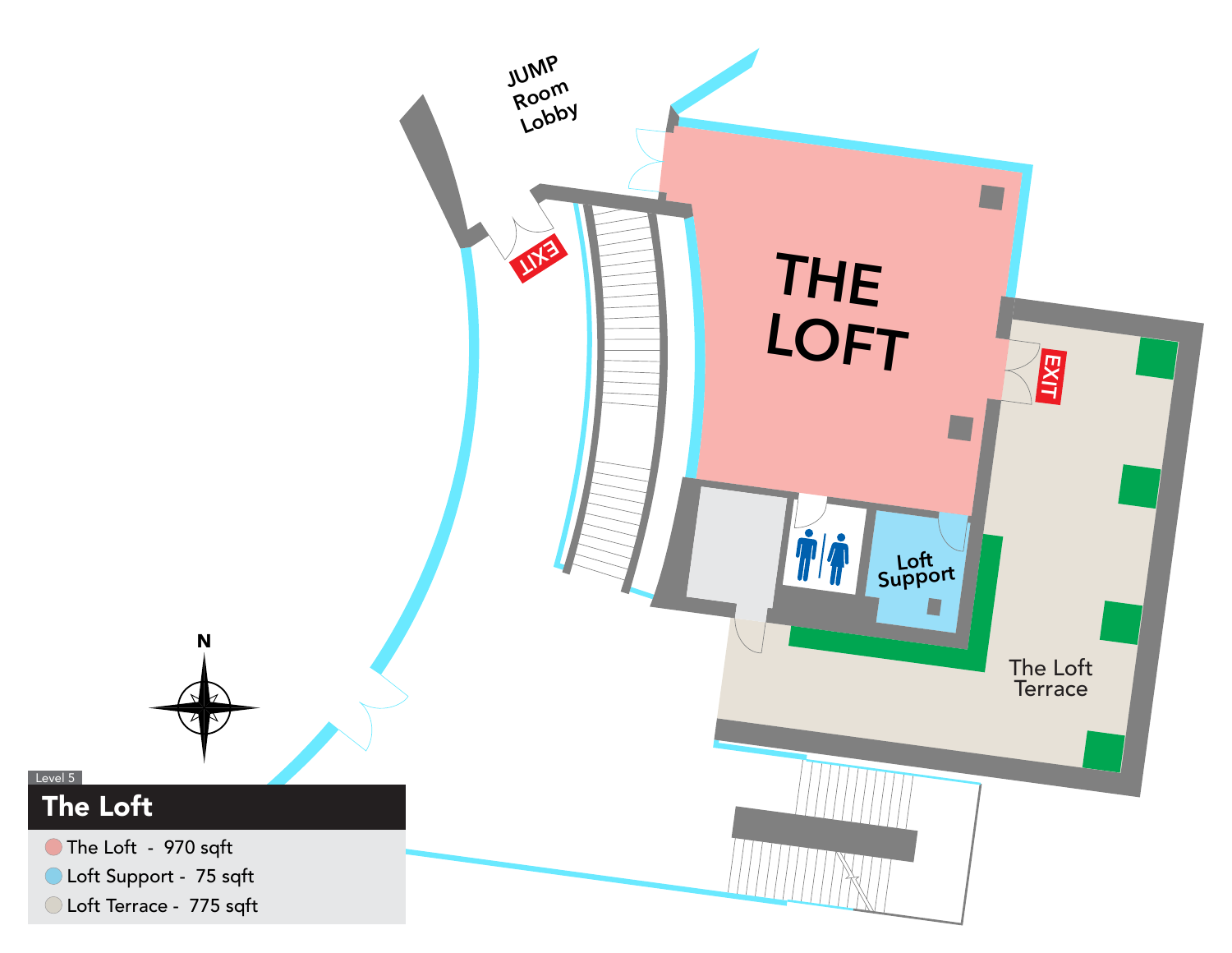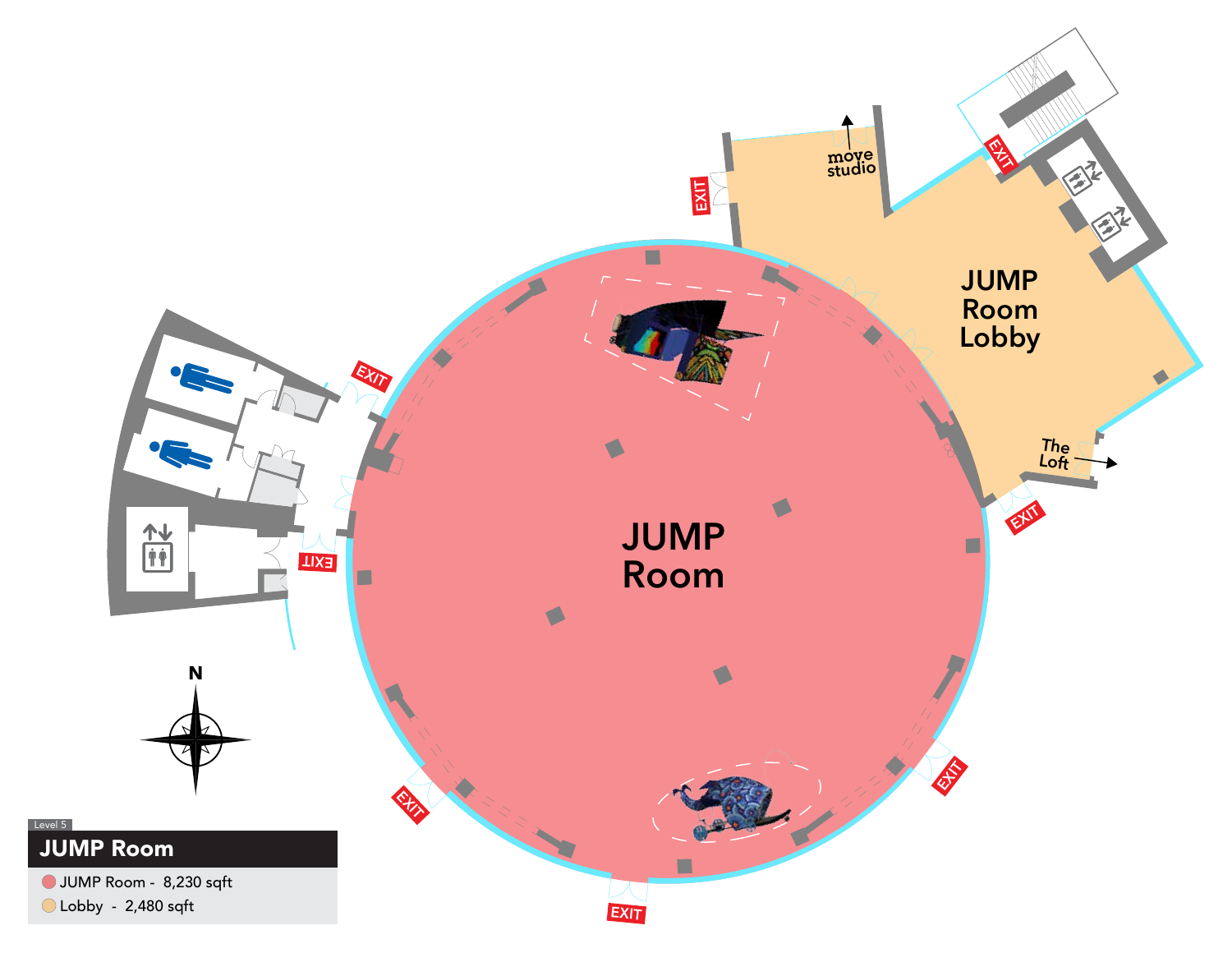